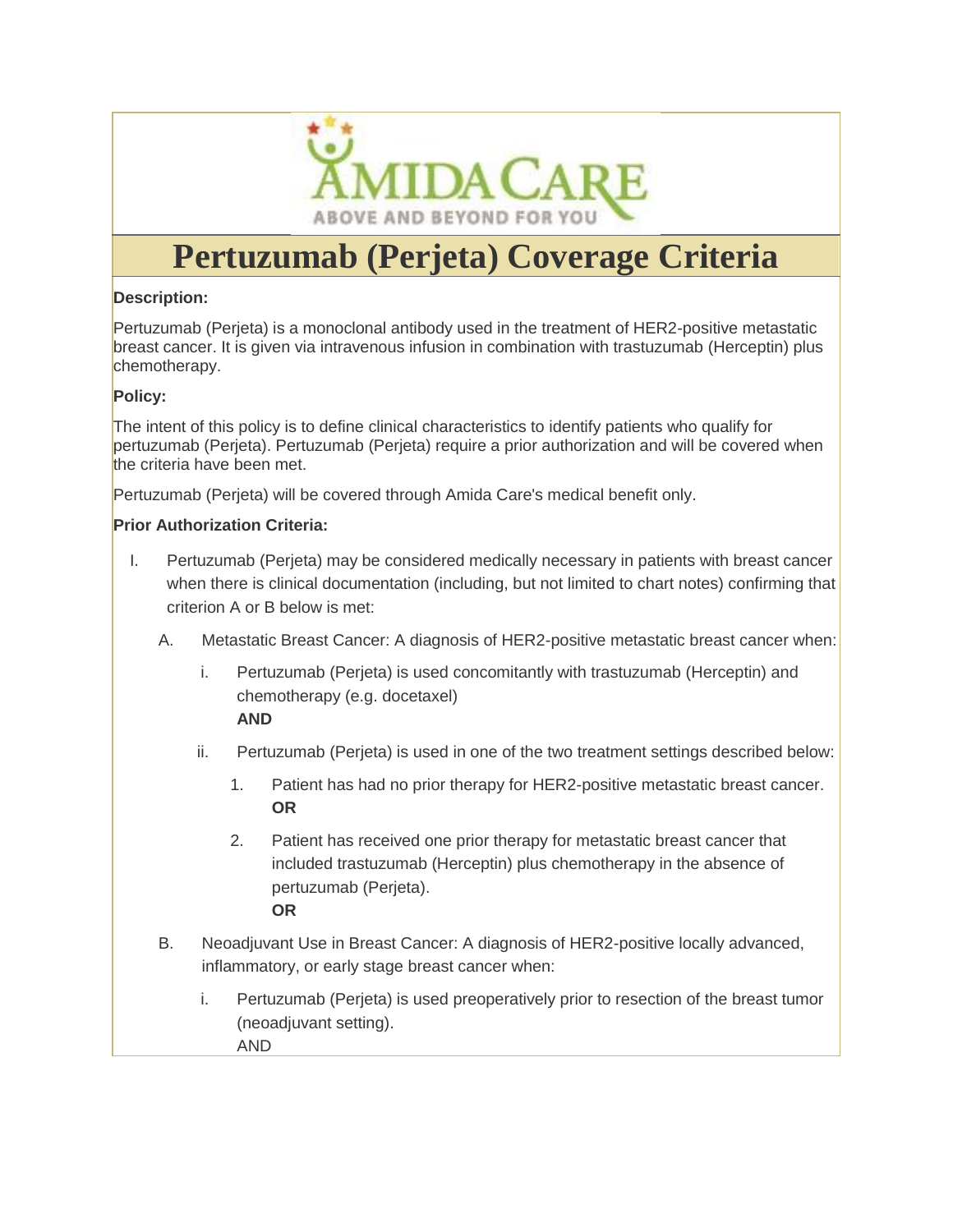ii. Pertuzumab (Perjeta) is used concomitantly with trastuzumab (Herceptin) and chemotherapy (e.g. docetaxel).

*Note: Pertuzumab (Perjeta) is considered not medically necessary when used in the adjuvant (after surgical resection) HER2-positive breast cancer treatment setting.*

### **Administration and Authorization Period**

- Pertuzumab is not considered to be a self-administered medication.
- Authorization may be reviewed at least every 12 months. Authorization is approved and may be reviewed for reauthorization annually. Clinical documentation (including, but not limited to chart notes) must be provided to confirm that current medical necessity criteria are met, and that the medication is providing clinical benefit, such as disease stability or improvement.

# **References:**

- 1. NCCN Clinical Practice Guidelines in Oncology. Breast Cancer v.1.2019 [Updated March 14, 2019]. [cited 4/29/2019]; Available from: https://www.nccn.org/professionals/physician\_gls/pdf/breast.pdf
- 2. Baselga, J, Cortes, J, Kim, SB, et al. Pertuzumab plus trastuzumab plus docetaxel for metastatic breast cancer. N Engl J Med. 2012 Jan 12;366(2):109-19. PMID: 22149875
- 3. Swain, SM, Kim, SB, Cortes, J, et al. Pertuzumab, trastuzumab, and docetaxel for HER2 positive metastatic breast cancer (CLEOPATRA study): overall survival results from a randomised, double-blind, placebo-controlled, phase 3 study. Lancet Oncol. 2013 May;14(6):461-71. PMID: 23602601
- 4. Swain, SM, Baselga, J, Kim, SB, et al. Pertuzumab, trastuzumab, and docetaxel in HER2 positive metastatic breast cancer. N Engl J Med. 2015 Feb 19;372(8):724-34. PMID: 25693012
- 5. Baselga, J, Gelmon, KA, Verma, S, et al. Phase II trial of pertuzumab and trastuzumab in patients with human epidermal growth factor receptor 2-positive metastatic breast cancer that progressed during prior trastuzumab therapy. *J Clin Oncol*. 2010 Mar 1;28(7):1138-44. PMID: 20124182
- 6. Gianni, L, Pienkowski, T, Im, YH, et al. Efficacy and safety of neoadjuvant pertuzumab and trastuzumab in women with locally advanced, inflammatory, or early HER2-positive breast cancer (NeoSphere): a randomised multicentre, open-label, phase 2 trial. *Lancet Oncol*. 2012 Jan;13(1):25-32. PMID: 22153890
- 7. Perjeta (pertuzumab) [package insert]. South San Francisco, CA: Genentech, Inc.; December 2018.
- 8. von Minckwitz, G, Procter, M, de Azambuja, E, et al. Adjuvant Pertuzumab and Trastuzumab in Early HER2-Positive Breast Cancer. *N Engl J Med*. 2017 Jul 13;377(2):122-31. PMID: 28581356